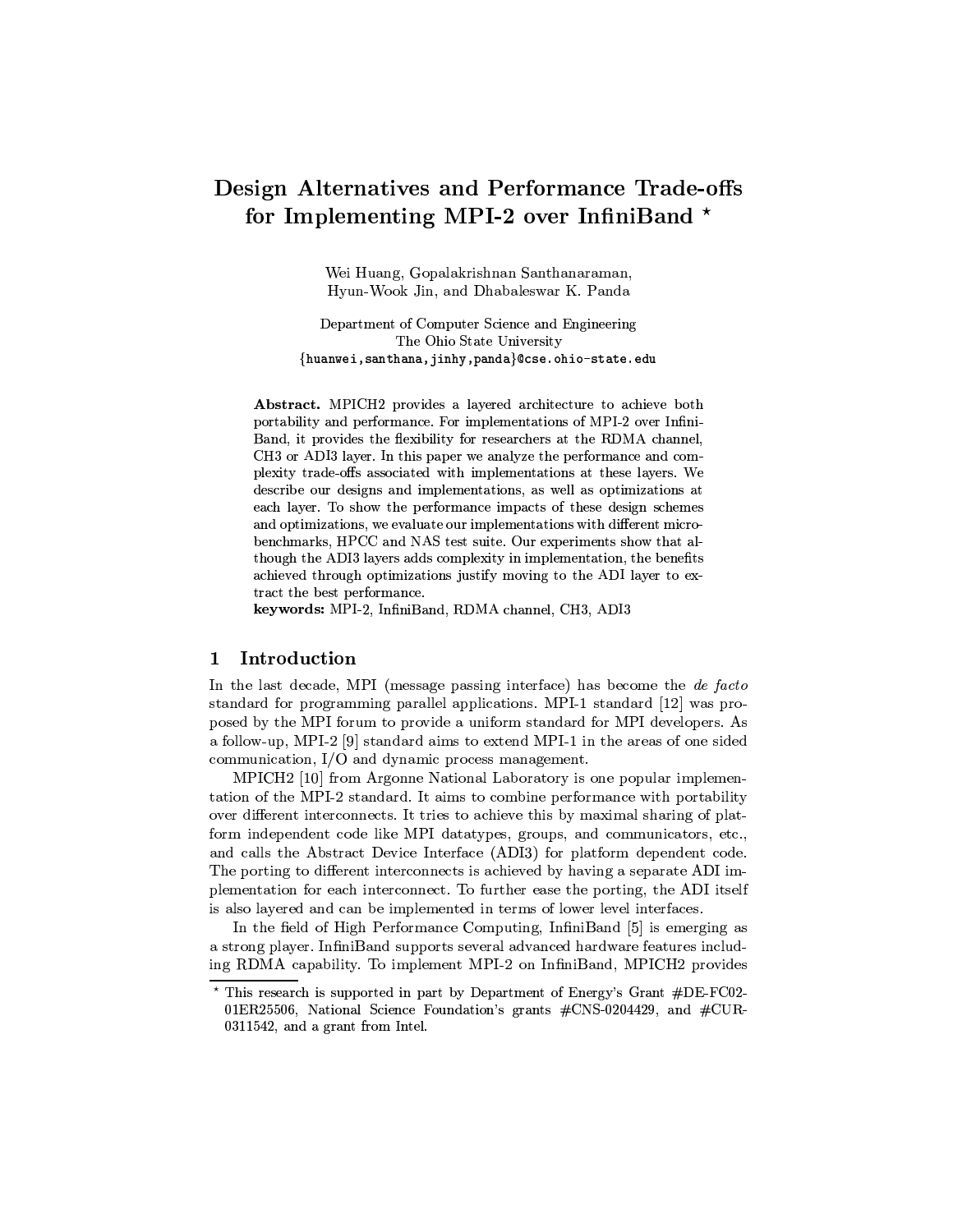the flexibility to implement the ADI3, or its lower level interfaces like CH3 and RDMA channel layers. Understanding the benefits and limitations of implementing at each layer (ADI3, CH3, and RDMA channel) is very important to come up with an efficient design. The lower layer interfaces are easier to port at the cost of some performance penalties. This is rather expected, but it would be of more interest to quantitatively understand the performance impact and try to come up with different levels of optimizations at each layer. To the best of our knowledge, there is no literature that does an in-depth study on this topic.

In this paper, we attempt to do an detailed analysis of the performance and complexity trade-offs for implementing MPI-2 over InfiniBand at the RDMA channel, CH3, and ADI3 layer. We focus on the point to point and one sided operations in the current work. For fair comparison, we provide our design and implementation at each of these layers. In the rest of the paper, Section 2 introduces the background of our work. Section 3 describes and analyzes our design choices and optimizations. In Section 4 we conduct performance evaluations. Conclusions and future work are presented in Section 5.

#### $\overline{2}$ Background

#### $2.1$ InfiniBand Architecture

The InfiniBand Architecture (IBA) [5] defines a System Area Network (SAN) to interconnect processing nodes and  $I/O$  nodes. In addition to send/receive semantics it also provides RDMA semantics which can be used to directly access/modify the contents of the remote memory. RDMA operations are one sided and do not incur software overhead on remote side. Further, InfiniBand verbs provide scatter/gather features to handle non contiguity. InfiniBand verbs specification also provides useful features like atomic operations and multi-cast, etc.

#### $2.2$ Layered Design of MPICH2 and MVAPICH2



Fig. 1. Layered Design of MPICH2

MPICH<sub>2</sub> supports both point to point and one sided operations. Figure 1 describes the layered approach provided by MPICH<sub>2</sub> for designing MPI-2 over RDMA capable networks like Infini-Band. Implementation of MPI-2 on InfiniBand can be done at one of the three layers in the current MPICH2 stack: RDMA channel, CH3 or ADI3. One of the objectives of such kind of design is to get a better balance between performance and complexity.

RDMA channel is at the bottom most position in the hierarchical structure. All communication operations that

MPICH<sub>2</sub> supports are mapped to just five functions at this layer. Among them only two (*put* and *read*) are communication functions, thus the porting overhead is minimized. The interface needs to conform to stream semantics. It is especially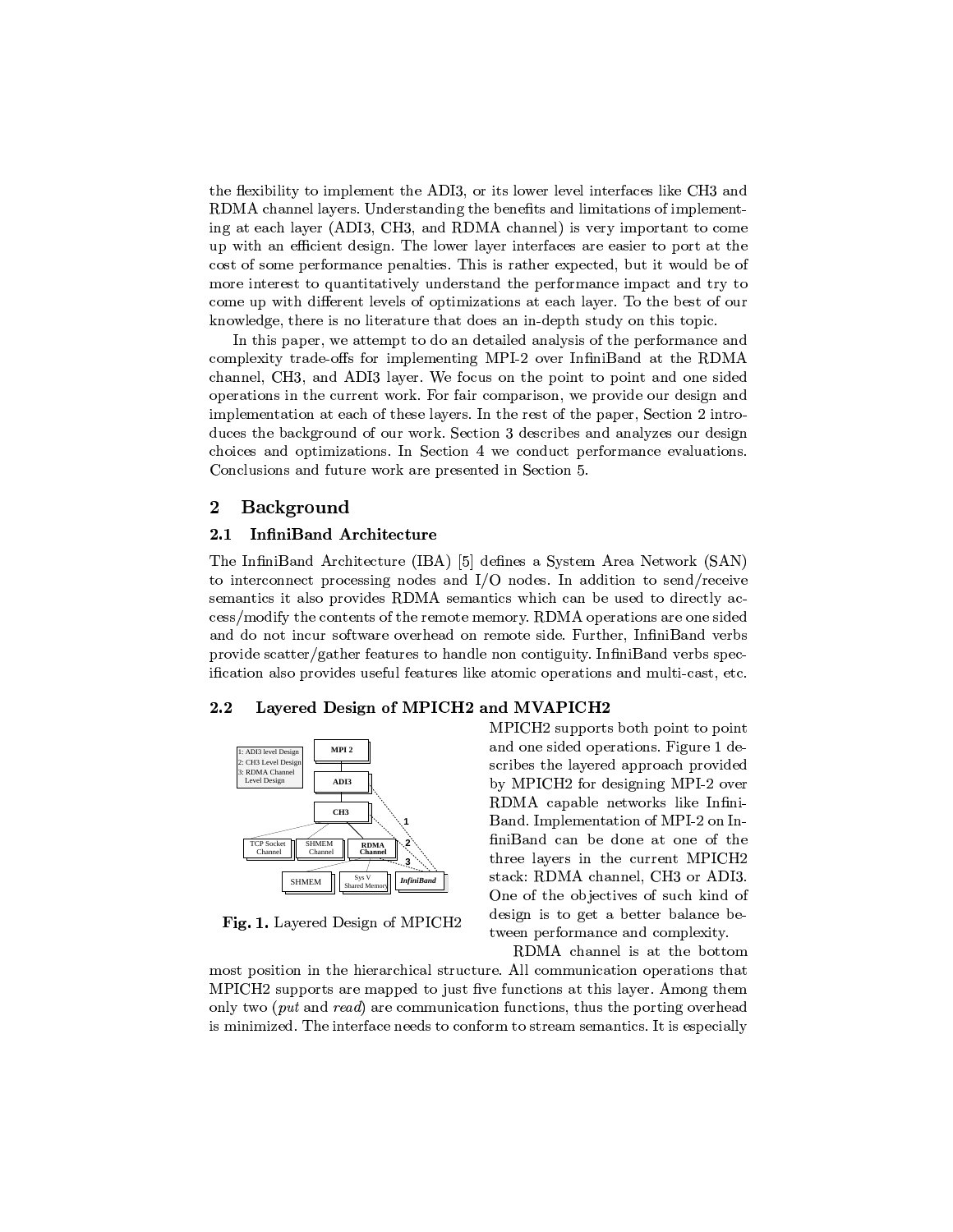designed for the architectures with RDMA capabilities, which directly fits with the InfiniBand's RDMA semantics.

The CH3 provides a *channel* device that consists of a dozen functions. It accepts the communication requests from the upper layer and informs the upper layer once the communication has completed. It is responsible to make communication progress, which is the added complexity associated with the implementations at this layer. From a performance perspective, it has more flexibility to improve the performance since it can access more performance oriented features than the RDMA channel layer. Argonne National Lab<sup>[10]</sup> and the University of Chemnitz<sup>[3]</sup> have both developed their CH3 devices for Infiniband.

The ADI3 is a full featured, abstract device interface used in MPICH2. It is the highest portable layer in MPICH2 hierarchy. A large number of functions must be implemented to bring out an ADI3 design, but meanwhile it provides flexibility for many optimizations, which are hidden from lower layers.

MVAPICH<sub>2</sub> is a high performance implementation of MPI-2 over InfiniBand [6] from the Ohio State University. The latest release version implements the point to point communication at the RDMA channel layer [8] and also optimizes the one sided communication at the ADI3 level  $[7, 4]$ . The continuous research progress of this project has further motivated us to carry out the proposed indepth study of design alternatives and performance trade-offs.

### 3 Designs and Implementations at Different Layers

For an implementation over InfiniBand, MPICH2 design provides choices at three different layers. In this sense, understanding the exact trade-offs of the performance constraints and implementation complexity at each layer will be critical to have an efficient design. To study these issues and to carry out a fair comparison, we have designed and implemented MPI2 over InfiniBand at each of the MPICH<sub>2</sub> hierarchy: RDMA channel, CH<sub>3</sub> and ADI<sub>3</sub>, respectively. We present our strategies in the following subsections.

#### RDMA Channel Level Design and Implementation  $3.1$

At RDMA channel, as mentioned in Section 2.2, all architecture dependent communication functionalities are encapsulated into a small set of interfaces. The interface needs to provide only stream semantics and the communication progress of MPI messages are left to the upper layers.

Our design is purely based on the RDMA capability of InfiniBand [8]. Fig. 2 illustrates the design issues at this layer. For short messages, the eager protocol is used to achieve good latency. It copies messages to pre-registered buffers and sends them through RDMA write. For large messages, using the eager protocol will introduce high copy overhead, so a zero-copy rendezvous protocol is used. User buffer is registered on the fly and sent through RDMA. Registration cache [13] is implemented to reduce the registration overhead.

The RDMA channel receives the communication requests from the CH3 layer above it. In the current stack, the CH3 layer makes only one outstanding request to the RDMA channel and will not issue the next request until the previous one has completed. This results in the serialization of the communication requests,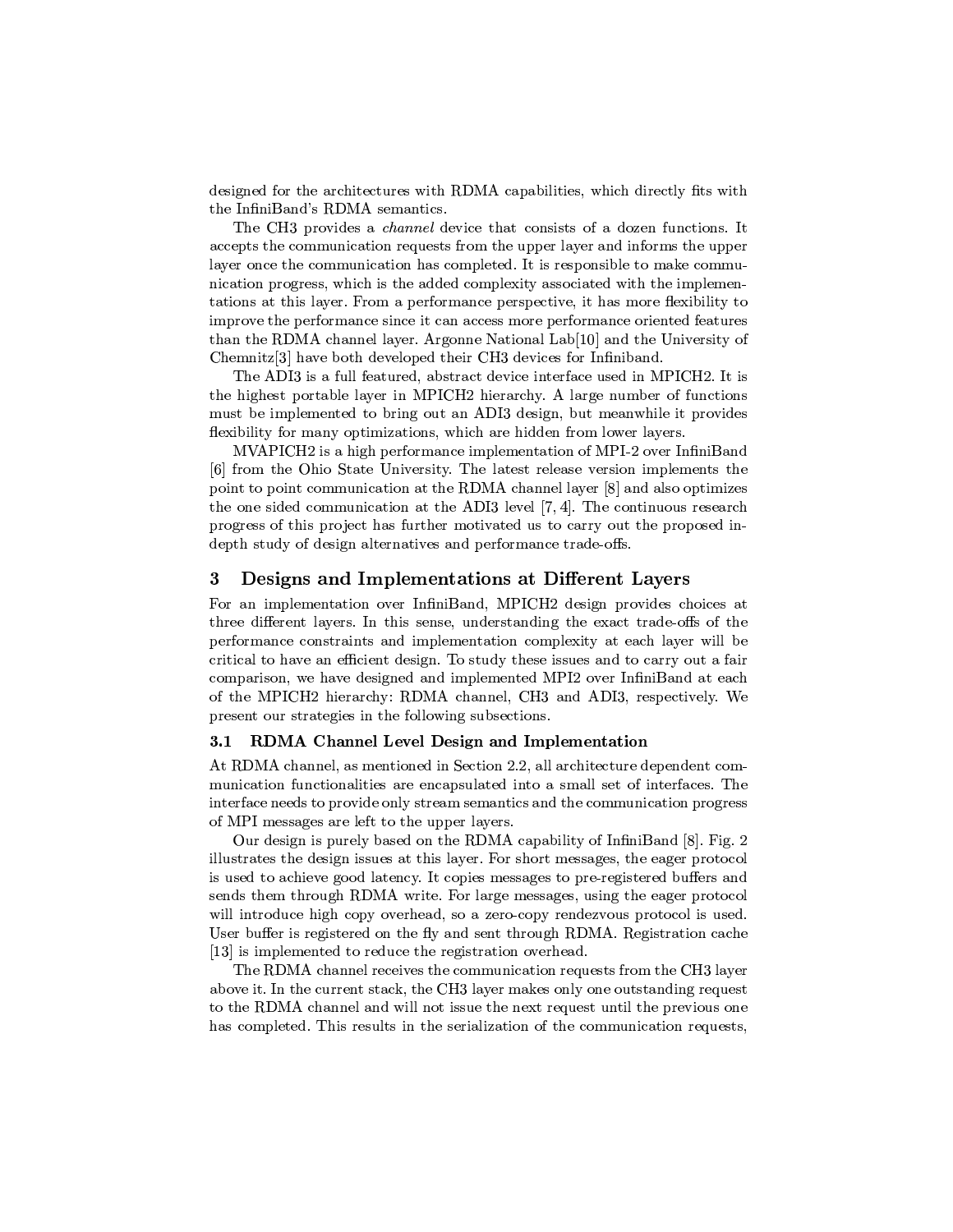which causes inefficient utilization of the network. For small messages, an optimization would be to copy the message to the pre-registered buffer and immediately report completion to the CH3 layer. By this early completion method, the CH3 layer can issue the next communication request so that multiple requests can be issued to the RDMA layer. But for large messages which are sent through the rendezvous protocol, we can only report completion after the whole rendezvous process finishes since we need to hold the user buffer for zero-copy send, making it difficult to obtain higher bandwidth for medium-large messages at the RDMA layer. We show this performance impact in Section 4.







Fig. 3. CH3 level design and implementation

### CH3 Level Design and Implementation  $3.2$

Fig. 3 shows the basic function blocks in our CH3 level design. Messages can be sent through eager or rendezvous protocols similar to the approach taken by the RDMA channel implementation. Hence functionalities such as buffer management, registration cache, etc., need to be also implemented at the CH3 layer.

The need to implement progress engine is a significant difference between the CH3 level and the RDMA channel design. The CH3 layer must keep track of all the communication requests coming from the ADI3 layer, finish them and report completions. ADI3 can keep sending requests but the underlying network resources are limited. So we implement a queue to buffer the requests which cannot be finished immediately due to the lack of network resources. Requests in the queue will be retried when resources become available again. The benefit of implementing the progress engine is obvious. We can get access to all the requests at the sender side. Now for large messages we can start multiple rendezvous progresses at the same time so that the throughput is expected to be greatly improved as compared to the RDMA channel level design.

Datatype communication can also be optimized at this layer. ADI3 flattens the data type and provides the data type information to the CH3 layer as a vector list. With this information, a CH3 level design can have a global picture of all the buffer vectors that need to be sent in a particular MPI message. So optimizations such as zero-copy data type  $[11, 14]$  can be applied at this level.

### $3.3$ ADI3 level Design and Implementation

Compared to the CH3 and RDMA channel, the ADI3 interface is full-featured. This allows the implementations to take opportunities for more efficient commu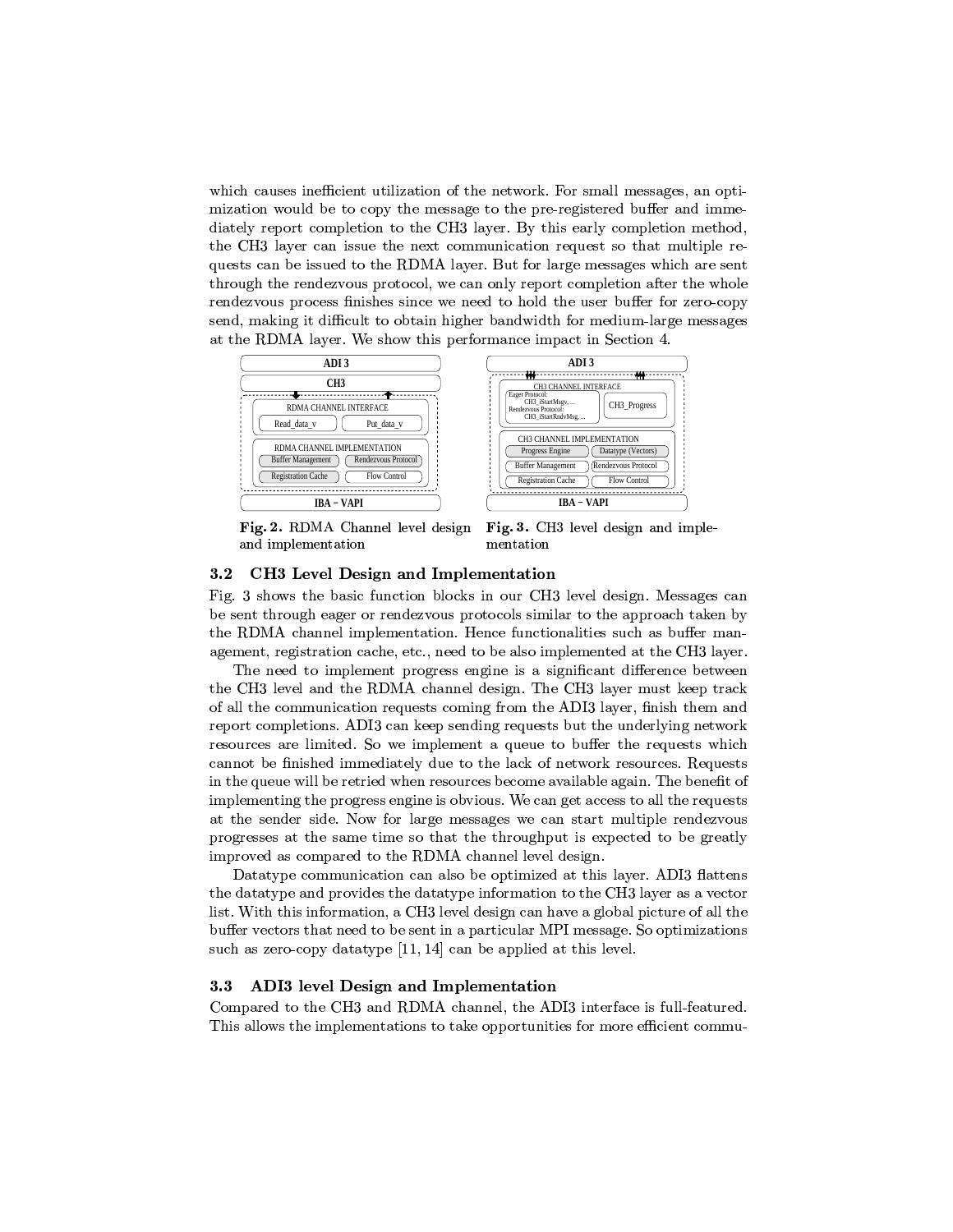nication. To re-implement the whole ADI3 is very complicated, so we decided to reuse most of the CH3 level implementation described in Section 3.2 and perform several optimizations at the ADI3 layer, shown in Fig 4. These optimizations are possible at the ADI3 layer since it is allowed direct access to several global data structures which are abstracted out for the lower layers.



Header caching is an optimization that can be implemented at the ADI3 to reduce the small message latency. The basic idea is to cache some fields of the MPI header for each connection at the receiver side. So that if the next message between this connection has the same header information in those cached fields, we can reduce the size of MPI header being sent. If these fields

Fig. 4. Optimizations at ADI3 layer

differ, there is a copy overhead at the receiver for the header caching, which is quite negligible according to our experience. It is be noted that MPI header caching cannot be performed at lower layers since only ADI3 is supposed to know the contents in a MPI header.

Another significant optimization is in the area of one-sided communication. Originally in MPICH2, one sided operations are implemented by the point to point interfaces provided by CH3. Our previous work [7] has shown that by directly using the RDMA features provided by InfiniBand instead of going through the point to point path, the performance for the one-sided operations can be greatly enhanced. We can also schedule one sided operations to achieve much better latency and throughput. The scheduling schemes are described in detail in [4]. These optimizations are done by extending the CH3 interface [7]. At the CH3 layer we cannot distinguish between data for two sided and one sided operations and hence cannot perform such optimizations. The latest MPICH2 also has extended the CH3 one sided interface for shared memory architectures, which reflects the potential to optimize one sided operations at the ADI3 layer.

## 4 **Performance Evaluation**

In this section we evaluate our implementations at RDMA channel, CH3 and ADI3 layers by a set of micro-benchmarks, HPC Challenge Benchmark [2] and NAS test suite [1]. Tests are conducted on on two different clusters. The first cluster (Cluster A) consists of computing nodes with dual Intel Xeon 3.0 GHz processors, 2GB memory, and MT23108 PCI-X HCAs. They are connected by an InfiniScale MTS2400 switch. The second cluster (Cluster B) is equipped with dual Intel Xeon 2.66 GHz processors, 2GB memory, and MT23108 PCI-X HCAs, connected through an InfiniScale MTS14400 switch.

#### Point to Point Communication  $4.1$

Point to point communication test are conducted on Cluster A. Fig. 5 shows the uni-directional bandwidth test results for our implementation at RDMA channel. CH3 and ADI3 layers. For medium-large messages, the bandwidth is significantly improved by up to 28% by moving from RDMA channel to CH3 layer, because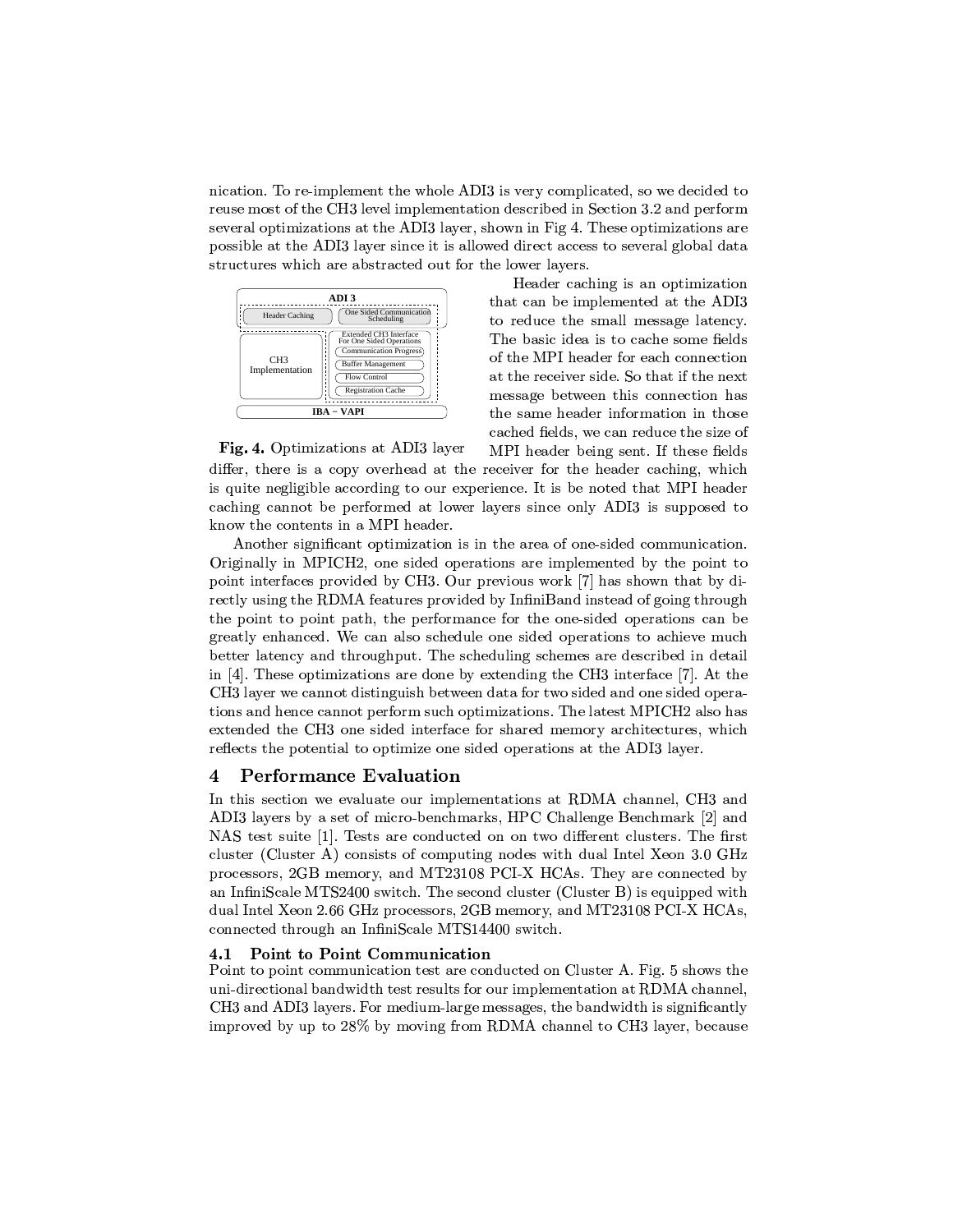CH3 handles multiple send requests simultaneously. ADI3 layer shows similar numbers as CH3 layer. It is to be noted that all bandwidth numbers in this paper are reported in MillionBytes/Sec  $(MB/s)$ .

Fig. 6 shows the ping-pong latency. By getting rid of the stack overhead, the one byte message latency drops from 5.6us at RDMA layer to 5.3us at CH3 layer. By performing header caching at ADI3 layer, the number drops further to 4.9 us. Header caching technique is applied to messages smaller than 256 bytes. So for this range the ADI3 level numbers consistently outperform CH3 numbers.



4.2 **One Sided Operations** 

Evaluation with one sided operations are also conducted on Cluster A. The results for MPLPut test are shown in Fig. 7. The test times the ping-pong latency for performing the put operation followed by synchronization. For the CH3 and the RDMA Channel level design, one sided operations are implemented based on point to point communication. Their numbers are similar, with the CH3 level design performing slightly better because point to point communication is optimized. By optimizing one sided operation at ADI3, we observe 30% reduction in MPLPut latency as compared to the CH3 level design.

We also measure the throughput of one sided communication. Here the origin process issues 16 MPLPut and 16 MPLGet operations of the same size. The target process just starts an exposure epoch. We measure the maximum throughput we can achieve (MillionBytes/sec) for multiple iterations of the above sequence. Fig. 8 shows the results. The improvement on point to point bandwidth makes the CH3 level design outperform the RDMA channel level design by up to 49%. And with one sided scheduling at the ADI3 layer, the peak throughput can reach around  $920MB/s$ , which is another  $8.1\%$  higher than the CH3 level design numbers.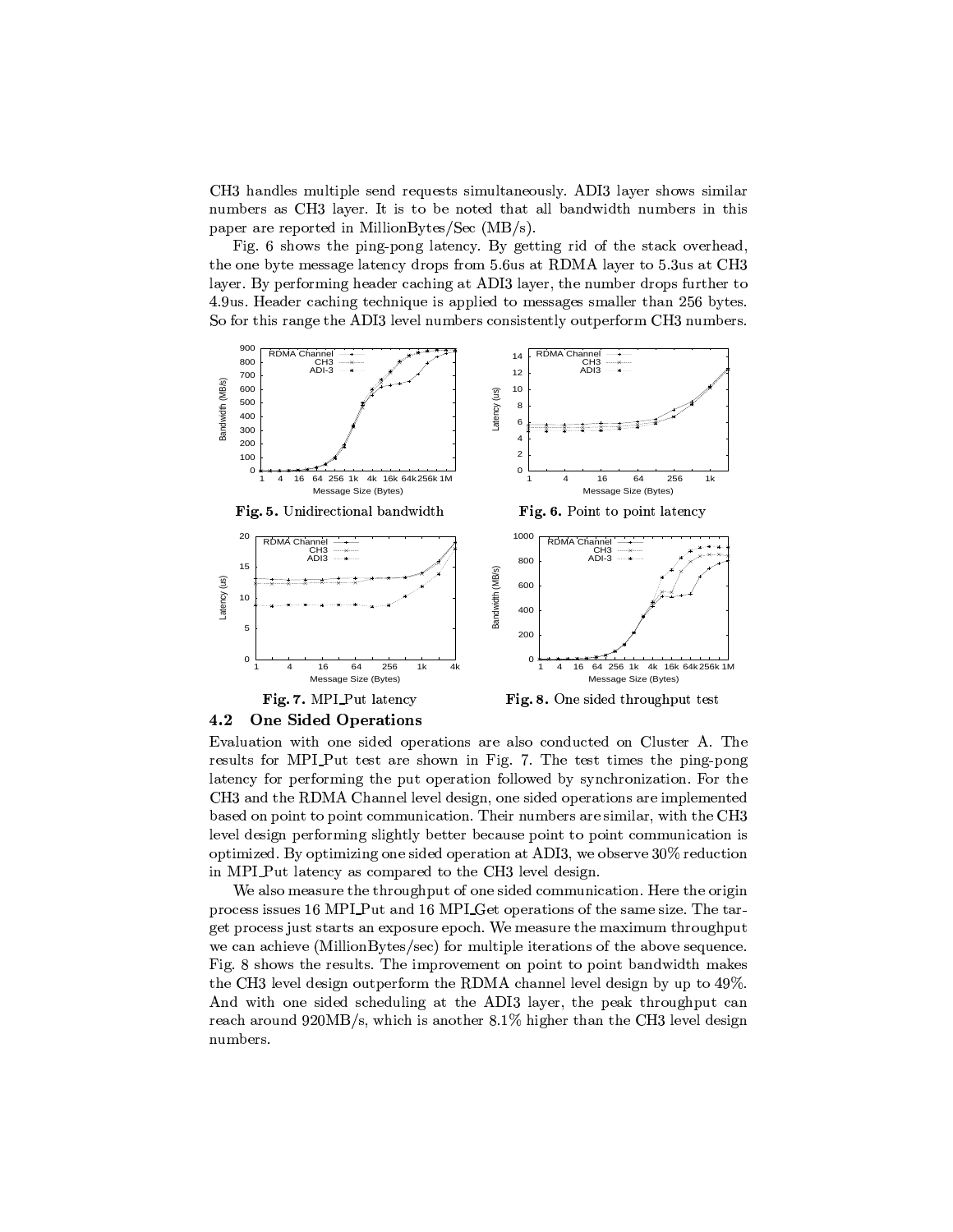



Fig. 9. HPCC 8 bytes latency. PP-min: minimum ping-pong latency; PP-avg: average ping-pong latency; PP-max: maximum ping-pong latency; NOR: Natural ordered ring access latency; ROR: ran-

Fig. 10. NAS (IS) results on Cluster B

#### **HPC Challenge (HPCC) Suite** 4.3

dom ordered ring access latency

The HPCC suite [2] contains tests which evaluate the latency for different types of communication patterns. It performs the ping-pong tests between all possible different pairs of processors. It also uses two different ring types of communication patterns to evaluate latency: Naturally Ordered Ring and Randomly Ordered Ring. HPCC tests were performed on 16 nodes of Cluster B and we report 8 bytes latency numbers. As shown in Fig. 9, we clearly observe an performance improvement up to 7% for the CH3 level design over the RDMA Channel level design; and the benefit from header caching at the ADI3 layer enhances the performance by up to another  $6\%$ .

#### **NAS Integer Sort**  $4.4$

In this section we show the performance evaluation for the NAS-IS benchmark [1]. IS is an integer sort benchmark kernel that stresses the communication aspect of the network. The experiments were conducted for classes B and C on 8 nodes and 16 nodes of Cluster B. The results are shown in Fig. 10. The ADI3 level implementation here shows up to  $7\%$  improvement comparing with the RDMA channel level design. The ADI3 level optimizations does not directly help the communication pattern that is observed in NAS-IS. Hence the performance seen at the CH3 level is the same as that of the ADI3 level.

# **Conclusions and Future Work** 5

In this paper we have analyzed the trade-offs associated with implementing MPI-2 over InfiniBand at the RDMA channel, CH3 and ADI3 layer of MPICH2. We have also described the various optimizations that are possible at each level.

With respect to design complexity, a CH3 level design needs to implement the progress engine, which is the main cause of added complexity. A fully featured ADI3 level design is very complicated but optimizations like header caching, one sided communication scheduling can be done at this level.

With respect to performance, the CH3 and ADI3 level design can increase the bandwidth significantly, up to 28% for bandwidth test comparing with the